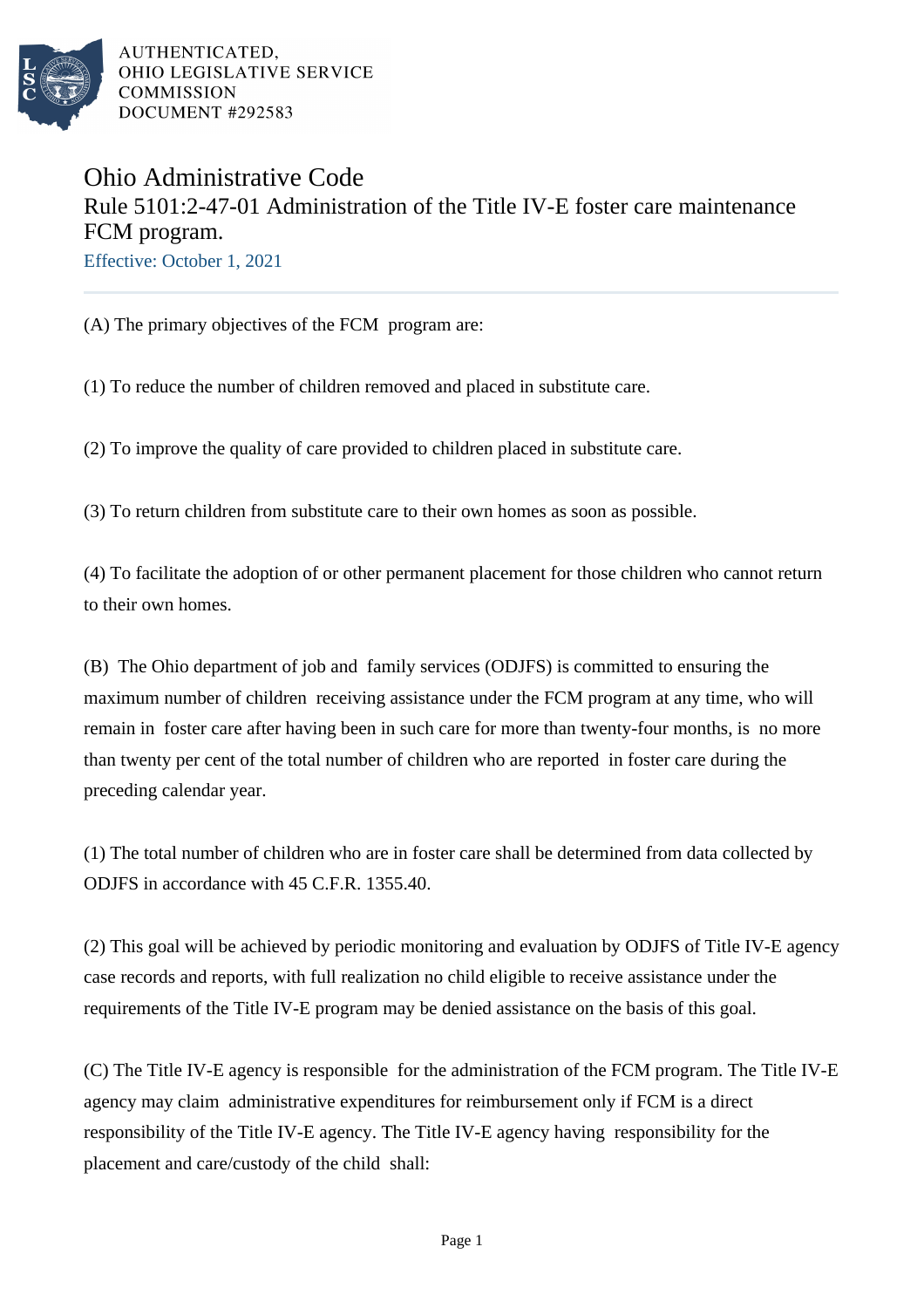

(1) Ensure the proper administration of funds, allocated or reimbursed.

(2) Determine eligibility for FCM program services.

(3) Maintain a separate FCM case record for each program eligible child in the legal responsibility of the Title IV-E agency.

(4) Assure that each child who has attained the minimum age for compulsory school attendance receiving FCM reimbursement is a full-time elementary or secondary school student. Full-time elementary or secondary school attendance includes the following:

(a) A child is enrolled, or in the process of enrolling in an institution providing elementary or secondary education.

(b) A child is instructed in elementary or secondary education at home in accordance with the home school law of the state where the home is located.

(c) A child in an independent study elementary or secondary education program in accordance with the law of the state where the program is located, which is administered by the local school or school district.

(d) A child is incapable of attending school on a full-time basis due to the medical condition of the child, and the incapability is supported by regularly updated information in the case plan of the child.

(5) Facilitate service planning and provision of services under the FCM program. Service planning and provision of services shall include but are not limited to:

(a) Placement prevention efforts.

(b) Determining the appropriateness of placement.

(c) Ensuring all procedural safeguards are provided.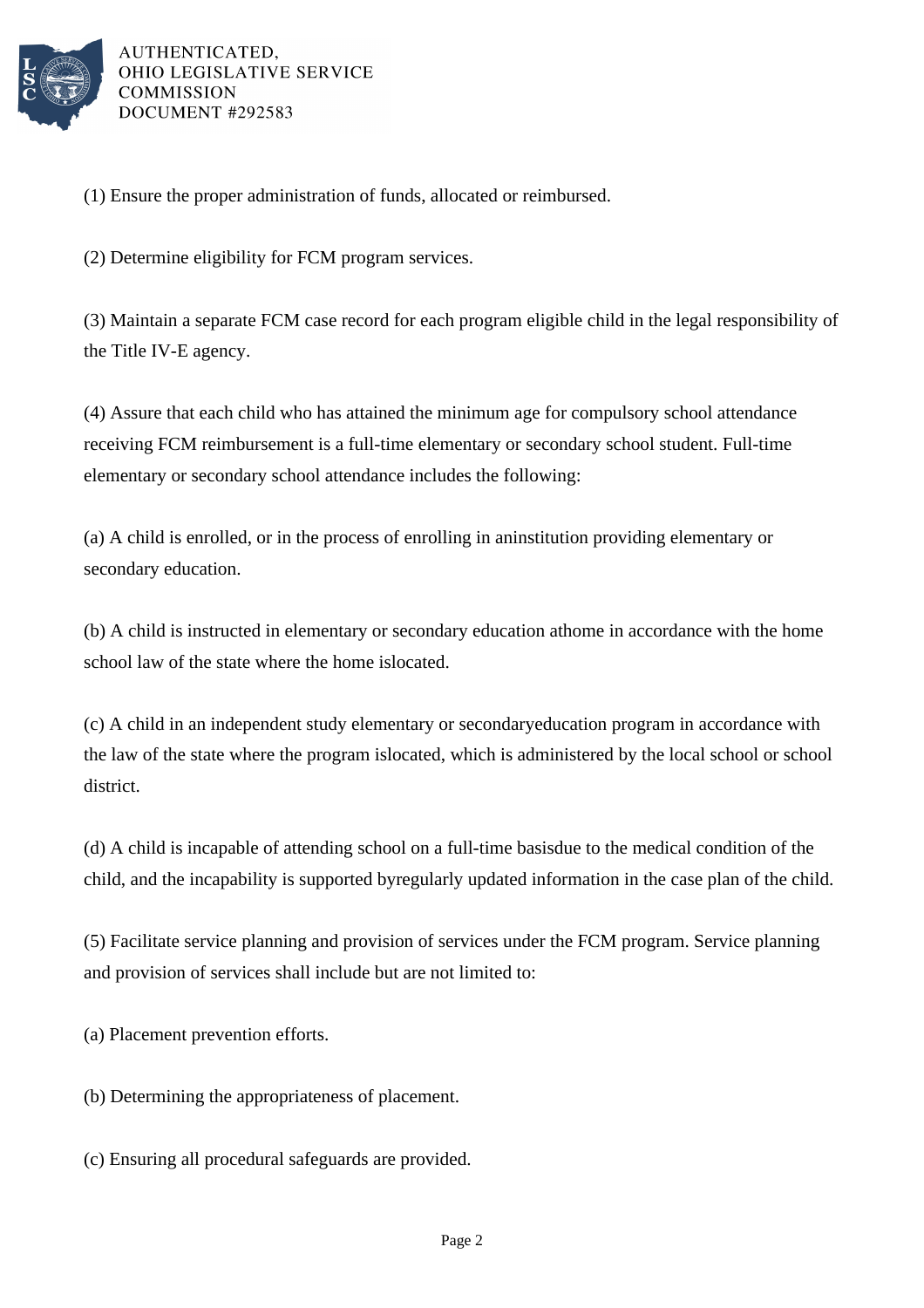

- (d) Case management.
- (e) Family reunification efforts.
- (f) Providing support to the child's caregivers.
- (g) Discharge planning.
- (h) Independent living.

(i) Referral to other programs as required or necessary, which include, but are not limited to supplemental security income (SSI), Title IV-D, Ohio works first, Title XIX (medicaid) and Title XX (social services block grant).

(D) Program eligibility and program reimbursability shall be concurrently achieved before FCM reimbursement for a child may be issued.

(1) "Program eligible" means both:

(a) The child met the ADC-relatedness standards, in effect on July 16, 1996 when he or she entered placement, as required in rules 5101:2-47-12, 5101:2-47-14 and 5101:2-47-14.1 of the Administrative Code.

(b) The Title IV-E agency is legally responsible for the child's care in accordance with rule  $5101:2-$ 47-13 of the Administrative Code.

(2) "Program reimbursable" means federal financial participation (FFP) is available for a child meeting the requirements set forth in rules 5101:2-47-13, 5101:2-47-16, 5101:2-47-21 and 5101:2-47-22 of the Administrative Code.

(E) Reimbursements for FCM shall be at the current rate of federal financial participation (FFP). The Title IV-E agency is responsible for the nonfederal share of all basic FCM payments made by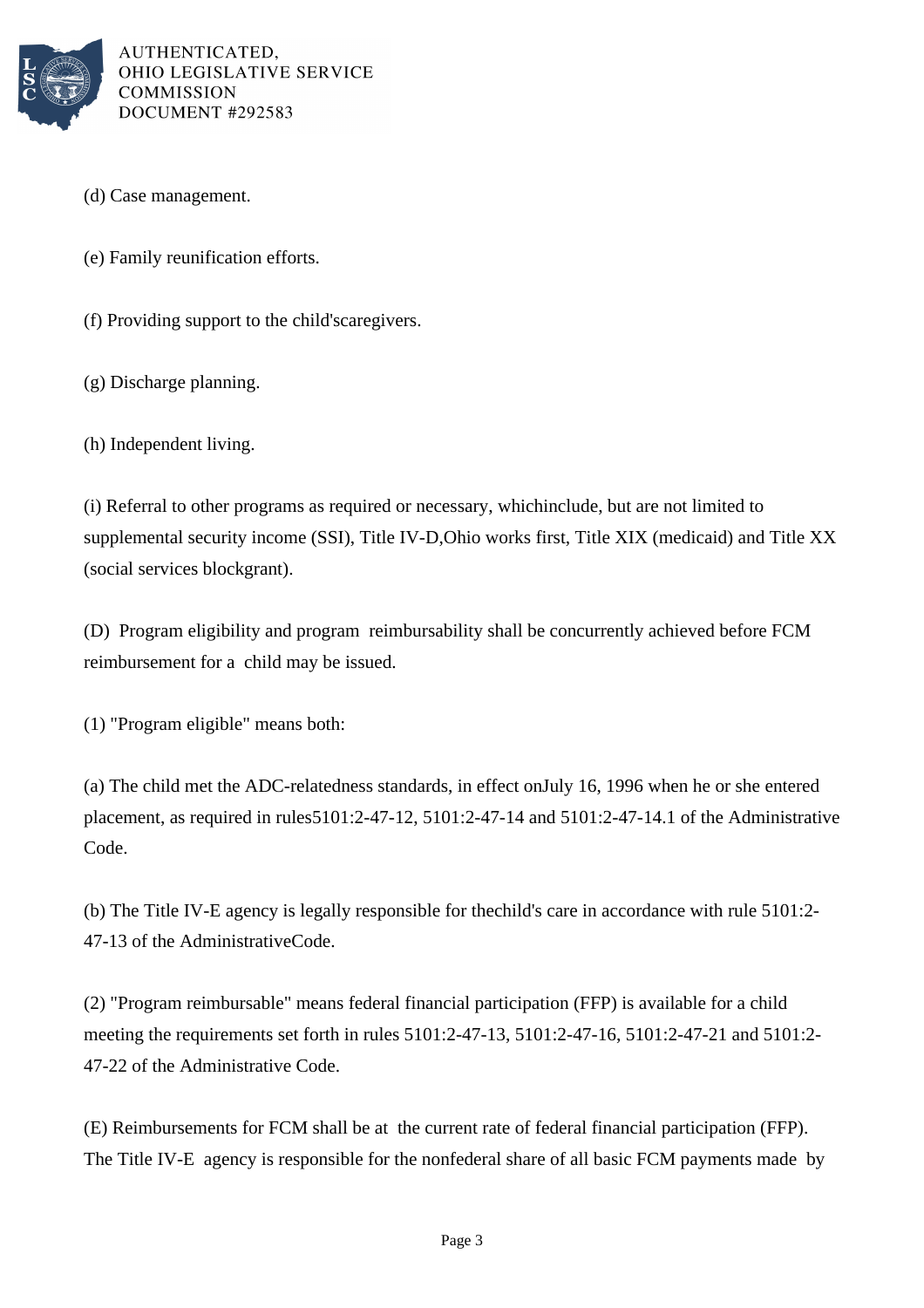

the agency. Local or state funds may be used as the agency's match for the nonfederal share. FFP is available for a portion of the maintenance costs of program eligible and reimbursable children placed in substitute care.

(F) Maintenance costs include the following:

(1) Food.

(2) Clothing.

(3) Shelter.

(4) Daily supervision.

(5) School supplies.

(6) Personal incidentals.

(7) Liability insurance with respect to the child.

(8) Reasonable cost of travel for the child's visitation with family or other caregivers.

(9) Reasonable cost of travel for the child to remain in the school the child was enrolled prior to placement in foster care.

(10) In the case of residential facility care, the reasonable costs of administration and operation of such facility as are necessary and required to provide the maintenance costs.

(G) The Title IV-E agency is responsible for the nonfederal share of certain medicaid administrative costs for children in its care and Title IV-E administrative and training costs.

(1) Title IV-E administrative costs are subject to the requirements of rule 5101:9-6-28 of the Administrative Code. Administrative costs charged to Title IV-E shall not be charged concurrently to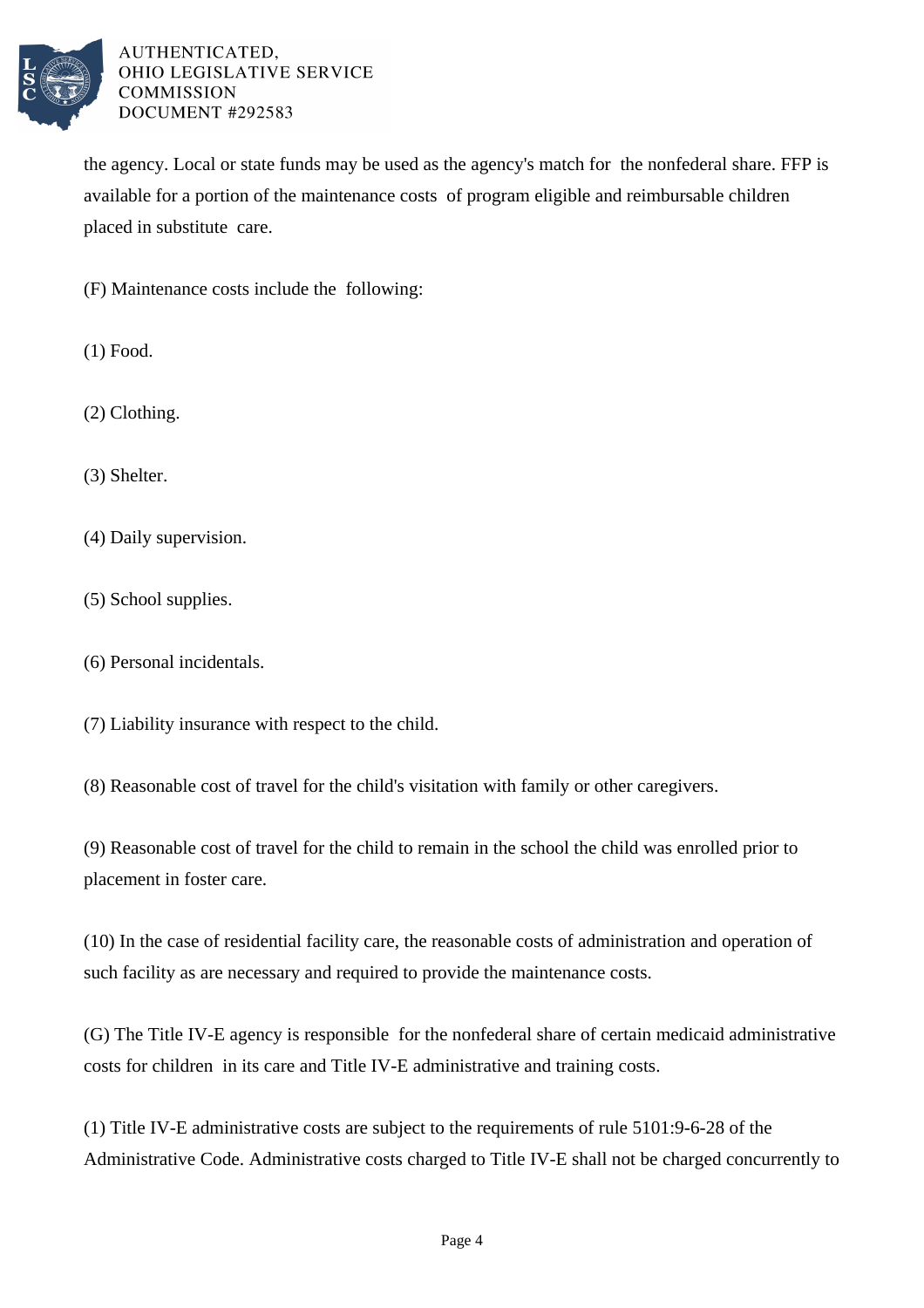

another federal program. Reimbursement shall be at the prevailing FFP.

(2) FFP is available for a portion of the administrative costs associated with program eligible and reimbursable children placed in substitute care.

(3) For six-months of aftercare services when a child is discharged from a qualified residential treatment program (QRTP) as described in rule 5101:2-47-21 of the Administrative Code.

 $(4)$  Administration costs include the following:

(a) Overhead costs associated with administering the Title IV-E program.

(b) The costs of providing case management.

(c) The costs of travel for the child's judicial or case review.

(5) To claim reimbursement for Title IV-E administrative costs, each Title IV-E agency shall participate in the social service random moment sample (SSRMS) and child welfare random moment sample (CWRMS) time studies as described in rule 5101:9-7-20 of the Administrative Code.

(H) Training costs are chargeable to Title IV-E. Training shall be related to child welfare services and charged in proportion to the percentage of Title IV-E eligible children. Reimbursement for training costs will be at the prevailing FFP. Training costs include:

(1) Salary.

- $(2)$  Travel to training.
- (3) Per diem.

(4) Costs associated with a worker engaged in or preparing for training, either as a trainer for other agency staff or a trainee.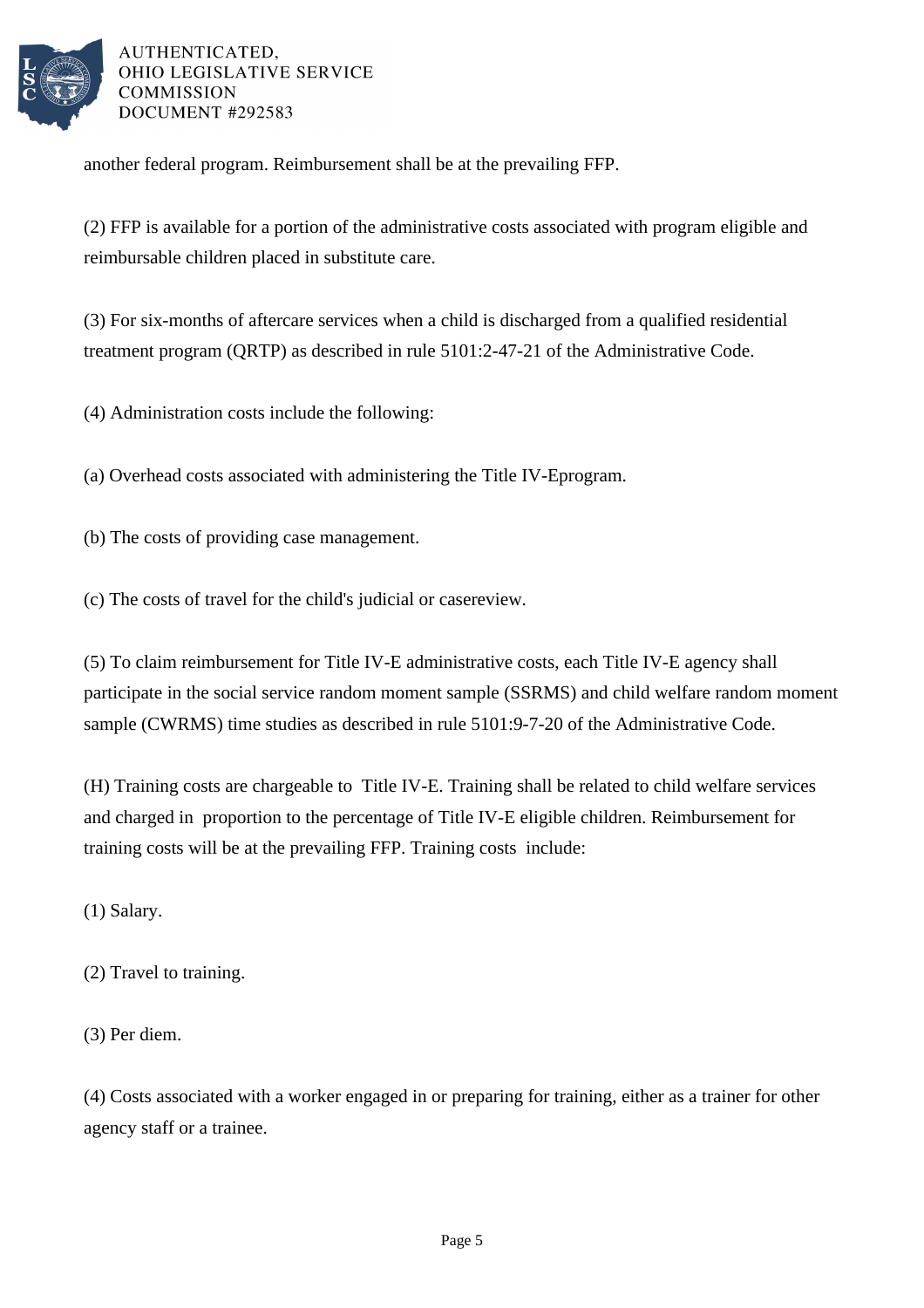

(I) A child receiving FCM reimbursements is eligible for Title XIX and Title XX services in the state he or she resides, regardless of whether it is the same state making the FCM reimbursement.

(J) A child for whom an FCM reimbursement is received shall be placed in the least restrictive, most family-like setting available and in close proximity to the parental home, consistent with the best interests and special needs of the child.

(K) The Title IV-E agency shall submit the following information to ODJFS:

(1) The "Children Services Statistical Report" in the statewide automated child welfare information system (SACWIS).

(2) The JFS 02820 "Children Services Quarterly Financial Statement" and if applicable, a JFS 02827 "CFIS Local Agency Quarterly Financial Statement".

(L) If the Title IV-E agency fails to comply with paragraphs (G), (H) and (K) of this rule, then compensation for Title IV-E administrative and training reimbursement will be decreased or delayed.

(M) The Title IV-E agency should review/update in the statewide automated child welfare information system (SACWIS) for all foster care maintenance per diems by the end of the state fiscal year (June thirtieth). The data in SACWIS will be considered in establishing statewide foster care maintenance reimbursement ceilings and maximums effective the beginning of the following federal fiscal year (FFY) which begins on October first each year.

(N) Cost reporting and reimbursement procedures contained in Chapters 5101:9-7 and 5101:2-47 of the Administrative Code shall apply with regard to the Title IV-E program. Expenditures are subject to audit and audit findings. Findings due to agency error will result in recovery of funds against the agency.

(O) The JFS 02911 "Title IV-E Single Cost Report" is subject to audit and audit findings whether submitted by public or private agencies. Any overpayment or underpayment of federal funds to the Title IV-E agency due to adjustments of cost report amounts as a result of an audit, shall be